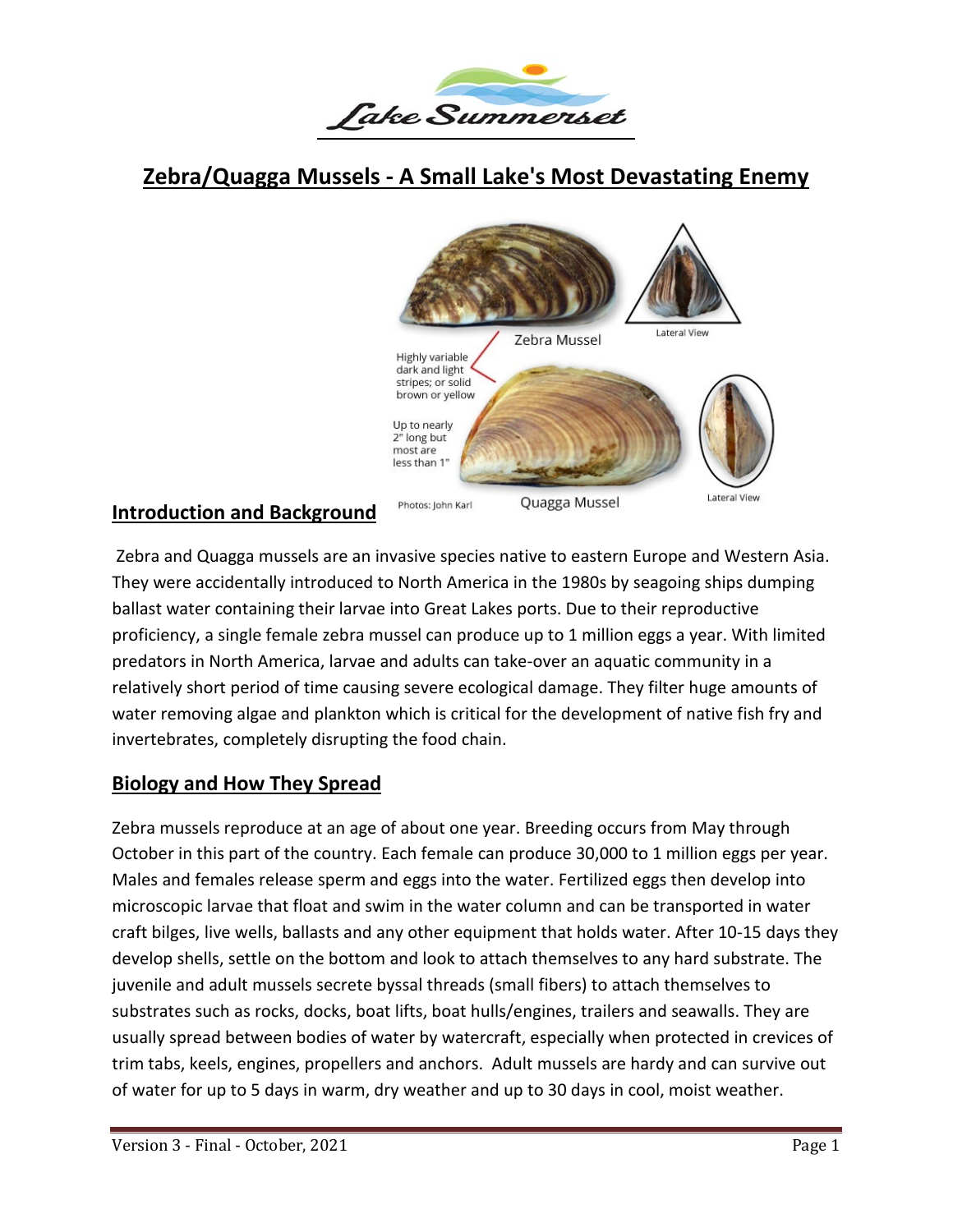#### **Ecological Impacts**

Zebra and Quagga mussels are two of the most devastating non-native invasive aquatic species that could invade a lake, especially smaller lakes. The presence of these mussels in an environment can completely disrupt the food chain and out-compete other native species. Given their ability to filter large volumes of water, in combination with their high densities, they significantly reduce the phytoplankton and zooplankton populations (building blocks of the food chain) in the water body. As a result, there simply isn't enough food to support the diet of young foraging spawn and fry. The food chain totally collapses because there are simply no longer the organisms present to sustain it (little fish eat the algae and plankton, big fish eat the little fish)......transforming a water body into an ecological desert from a fishing standpoint. In addition, increased water clarity (due to their filtering characteristics) also allows for greater light penetration, resulting in increased aquatic vegetation growth. After they die, the byssal threads which previously held them to whatever hard surface they were attached to release. This leads to many mussel shells washing ashore, not only detracting from the natural beauty of the shoreline but become dangerous as well, as the shells are sharp enough to cut your feet.

#### **Prevention, Outreach and Education**

Prevention remains the most cost-effective and ecologically protective approach to managing a possible infestation. Prevention activities include education, rule enforcement, watercraft inspection, decontamination and cleaning. Lack of awareness is a major impediment to preventing the spread and minimizing impacts from invasive mussels. Support and conformance from Members of the Association who transport their watercraft between different water bodies (other than Lake Summerset) or purchase watercraft that have been used in other bodies of water play critical roles in the prevention (or possible introduction of) these invasive species into Lake Summerset. If people do not understand the ecological impacts that invasive mussels would have on Lake Summerset, it will be difficult to gain their support in prevention. As such, education and awareness become critical. Specifically in nearby surrounding counties, the U.S. Geological Survey (USGS) has confirmed established zebra mussels colonies in the Rock River by the Burpee Museum of Natural History, the Byron Nuclear Center, the Rt. 75 Bridge and In Lake Pierce (Rock Cut State Park). See links below:

https://nas.er.usgs.gov/queries/SpecimenViewer.aspx?SpecimenID=1320598

https://nas.er.usgs.gov/queries/SpecimenViewer.aspx?SpecimenID=118236

https://nas.er.usgs.gov/queries/SpecimenViewer.aspx?SpecimenID=1320022

https://nas.er.usgs.gov/queries/SpecimenViewer.aspx?SpecimenID=1322466

For complete infestation profiles for the state of Illinois and Wisconsin, see links below:

https://nas.er.usgs.gov/queries/CollectionInfo.aspx?SpeciesID=5&State=IL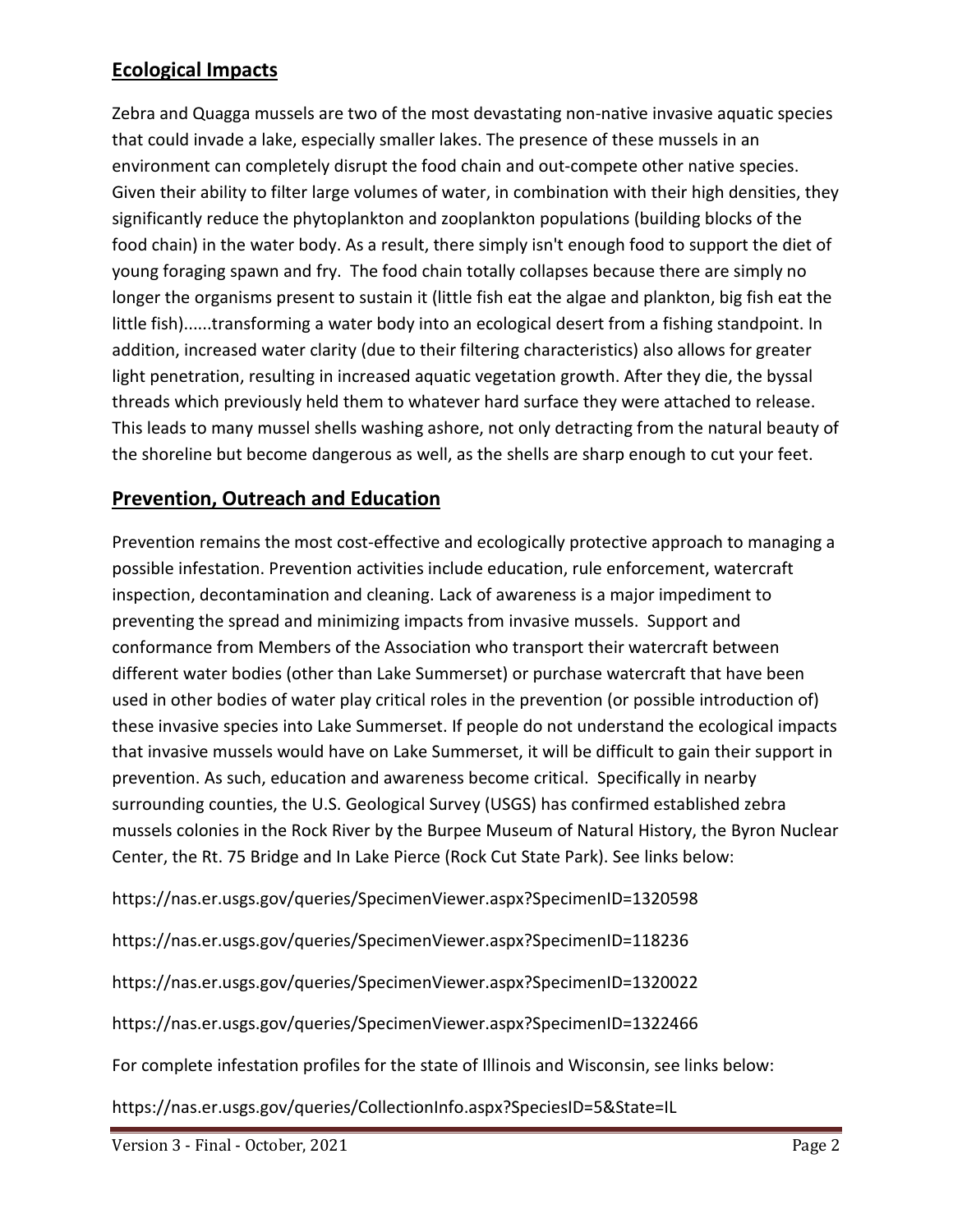A Boat Cleaning Station has been established at the Main Office Building that includes cleaning instructions. Guidelines on the prevention of transporting invasive species are published in the monthly LSA paper. Members are encouraged to be aware of and follow these guidelines. The LSA Board of Directors has recently adopted a rule change that prohibits the use of guest boats on Lake Summerset, as these vessels represent a pathway and mechanism for non-native invasive species transport between water bodies.

# **Early Detection Monitoring**

Early detection monitoring is critical to identify new infestations prompting a quick response necessary to prevent further spread and impact by maximizing the opportunity for controlling an invasion at its earliest stage. Members and Marine Service providers should inspect the boats, boats lifts and docks after removal in the fall for any attached mussels. In addition, any boat, boat lift or dock being put into the lake for the first time should go through a comprehensive visual inspection and cleaning as well. If anything abnormal or questionable is observed, the LSA office should be contacted for further assistance immediately.

## **Rapid Response**

In the event that prevention efforts are absent or fail, a rapid response may stop or limit the impacts by providing for immediate containment. Members of the LSA Fish Conservation Committee (FCC), Lake Planning Committee (LPC), as well as the General Manager are chartered to take action if infestations are determined. A variety of management techniques are possible including mechanical removal and biological control introduction.

## **Predation**

Unfortunately, zebra mussels do not have many natural predators in North America. However, it has been documented that several fish species (Redear and Pumpkin Seed Sunfish) have been known to consume zebra mussels, as well as smallmouth bass and crayfish. Common Carp (which are present in Lake Summerset), as well as several other rough species of fish (which are not present in Lake Summerset) will also consume zebra mussels when another preferred pray isn't available. In addition, certain species of diving ducks have been known to consume zebra mussels as well. However, predation by native species as a biological control method is usually limited in its effectiveness due to the rapid rate these mussels reproduce. Furthermore, because these mussels are filter feeders, they accumulate pollutants in their tissues and then pass those pollutants on through the food chain to their predators. Therefore (to be safe) it's not recommended for humans to eat these mussels or the fish that may have consumed them.